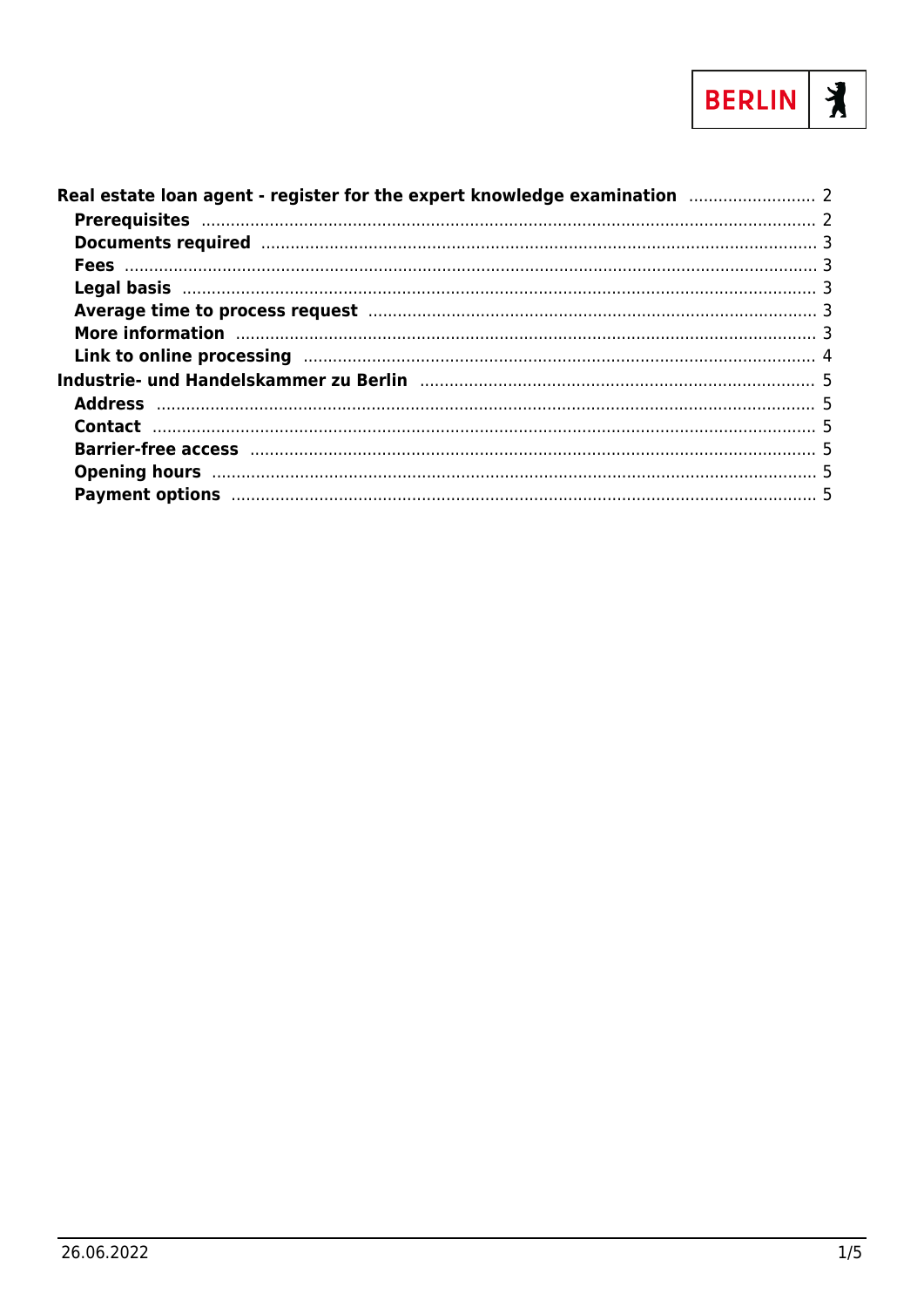# <span id="page-1-0"></span>Real estate loan agent - register for the expert knowledge examination

To be able to mediate real estate loans, you must prove your professional qualification. As a rule, this proof is provided by successfully passing the expert knowledge examination at the Chamber of Industry and Commerce (IHK).

#### **Written and practical part of the examination**

The examination consists of a written and a practical part. Participation in the practical part of the examination requires passing the written part.

- In the written part of the exam you have to prove the necessary legal and technical knowledge, for example regarding consumer rights and technical terms.
- In the practical part, you have to conduct a simulated customer counselling interview.
- You can be exempted from the practical part if you have a licence as a financial investment agent, fee-based financial investment advisor, insurance agent or insurance advisor.
- As an alternative to the examination of expert knowledge, you can also prove your expert knowledge for the permit with certain professional qualifications from the insurance and finance sector.

#### **Procedure**

- 1. You register for the expert knowledge examination at a Chamber of Industry and Commerce of your choice using a registration form or online.
- 2. In the registration you select an examination date and indicate whether you would like to take a full examination, can be exempted from the practical examination part or only want to take the practical examination as a resit examination.
- 3. If the registration is complete and received on time and there are still free places, you will receive an invitation to the examination from the Chamber of Industry and Commerce with further information and a fee notice.
- 4. If you pass the exam, you will usually receive your certificate by post within 1-2 weeks after the exam.
- 5. If you do not pass the examination, you will receive a notice of failure, which will indicate the possibility of repeating the examination. The exam can be repeated as often as you wish.

# <span id="page-1-1"></span>**Prerequisites**

- **Appearance in person** You must appear in person for the examinations.
- **Observe registration deadline** The examination is offered on a maximum of eight nationwide dates.
- **If applicable, exemption from the practical examination** Possible, if you have a licence as a financial investment agent, fee-based financial investment advisor, insurance agent or insurance advisor or if you have another equivalent certificate or qualification.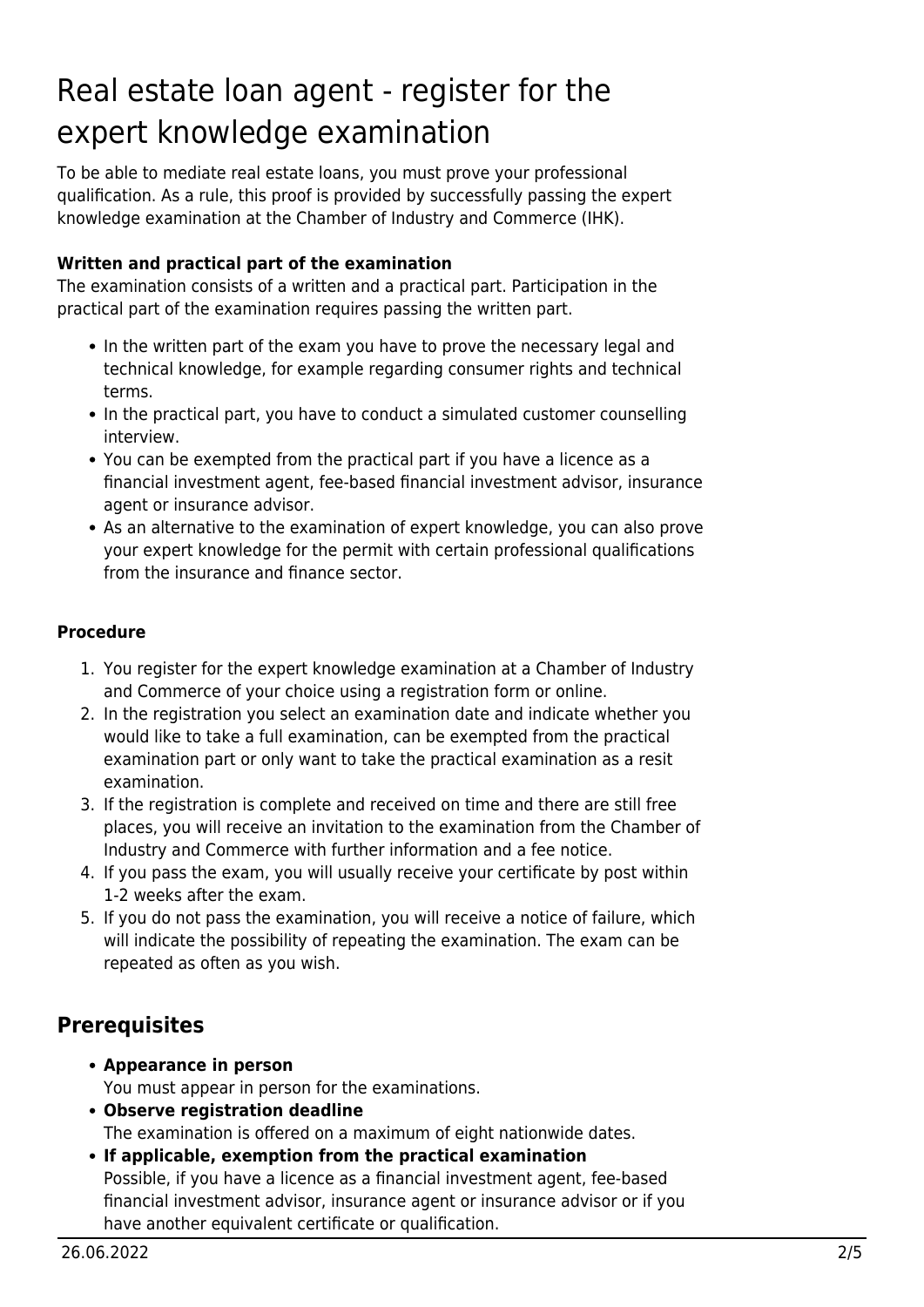# <span id="page-2-0"></span>**Documents required**

**Registration for the expert knowledge examination**

Only possible online You must register for this on the Chamber of Industry and Commerce (Industrie- und Handelskammer or IHK) Berlin's registration portal.

- **ID card with photo for identification at the examination**
- **If applicable, proof of exemption from the practical examination** You can find out which documents are required for this on the registration form.
- **If applicable, proof of passing the written part of the examination** Only necessary in case of mere repetition of the practical part of the examination

#### <span id="page-2-1"></span>**Fees**

- EUR 240.00: written part of the examination
- EUR 220.00: practical part of the exam
- EUR 360.00: written and practical part of the examination

# <span id="page-2-2"></span>**Legal basis**

**Real Estate Loan Agency Ordinance (Immobiliardarlehensvermittlungsverordnung or ImmVermV) §§ 1 to 5**

([https://www.gesetze-im-internet.de/immvermv/BJNR104610016.html#BJNR1](https://www.gesetze-im-internet.de/immvermv/BJNR104610016.html#BJNR104610016BJNG000100000) [04610016BJNG000100000\)](https://www.gesetze-im-internet.de/immvermv/BJNR104610016.html#BJNR104610016BJNG000100000)

- **Trade Regulation (Gewerbeordnung or GewO) § 34i section 2 No. 4** ([https://www.gesetze-im-internet.de/gewo/\\_\\_34i.html\)](https://www.gesetze-im-internet.de/gewo/__34i.html)
- **Fee schedule of the Chamber of Industry and Commerce (Section C.9)**

([https://www.ihk-berlin.de/blueprint/servlet/resource/blob/2256952/86c54be0](https://www.ihk-berlin.de/blueprint/servlet/resource/blob/2256952/86c54be06ccb210e42671ff7d6ea739c/ihk-gebuehrenordnung-data.pdf) [6ccb210e42671ff7d6ea739c/ihk-gebuehrenordnung-data.pdf\)](https://www.ihk-berlin.de/blueprint/servlet/resource/blob/2256952/86c54be06ccb210e42671ff7d6ea739c/ihk-gebuehrenordnung-data.pdf)

# <span id="page-2-3"></span>**Average time to process request**

You will usually receive the certificate within 1 - 2 weeks after the exam.

# <span id="page-2-4"></span>**More information**

- **Overview of the Chambers of Industry and Commerce in Germany** (<https://www.ihk.de/?fdialog=ihk-finder%2F%2F>)
- **List of professional qualifications recognised as expertise instead of the expert knowledge examination** ([http://www.gesetze-im-internet.de/immvermv/\\_\\_4.html\)](http://www.gesetze-im-internet.de/immvermv/__4.html)
- **Information on the examination from Association of German Chambers of Industry and Commerce (Deutscher Industrie- und Handelskammertag or DIHK)**

([https://www.dihk.de/de/themen-und-positionen/wirtschaftspolitik/gruendung](https://www.dihk.de/de/themen-und-positionen/wirtschaftspolitik/gruendung-und-nachfolge-unternehmensfinanzierung/sach-und-fachkundepruefungen-im-ueberblick-11732)[und-nachfolge-unternehmensfinanzierung/sach-und-fachkundepruefungen](https://www.dihk.de/de/themen-und-positionen/wirtschaftspolitik/gruendung-und-nachfolge-unternehmensfinanzierung/sach-und-fachkundepruefungen-im-ueberblick-11732)[im-ueberblick-11732\)](https://www.dihk.de/de/themen-und-positionen/wirtschaftspolitik/gruendung-und-nachfolge-unternehmensfinanzierung/sach-und-fachkundepruefungen-im-ueberblick-11732)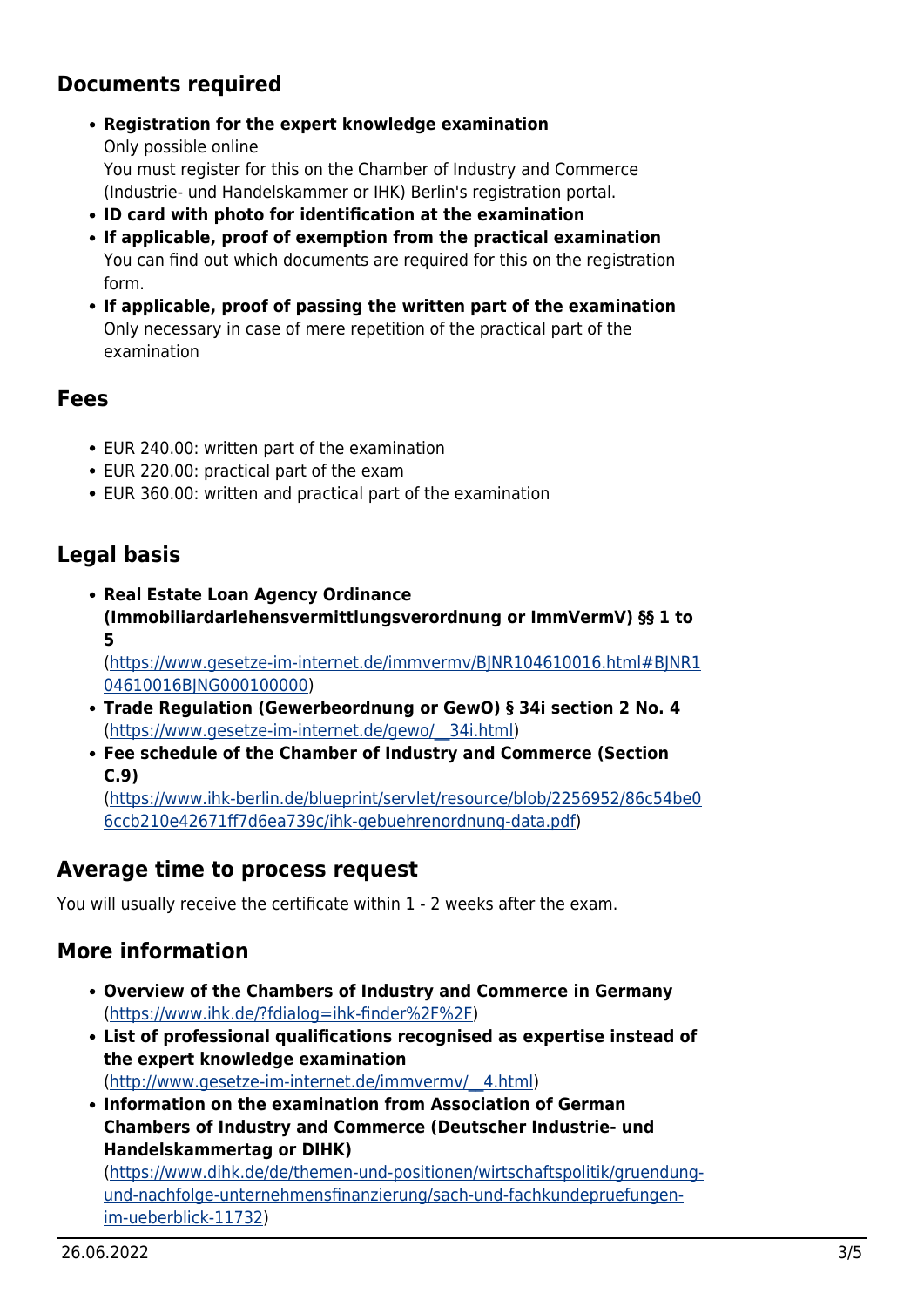**Information on the Berlin Chamber of Industry and Commerce (IHK) examination**

([https://www.ihk-berlin.de/pruefungen-lehrgaenge/pruefungen/sach-und-fach](https://www.ihk-berlin.de/pruefungen-lehrgaenge/pruefungen/sach-und-fachkundepruefung/immobiliendarlehensvermittlung/sachkundepruefung-immobiliendarlehensvermittlung-einstieg-3401130) [kundepruefung/immobiliendarlehensvermittlung/sachkundepruefung](https://www.ihk-berlin.de/pruefungen-lehrgaenge/pruefungen/sach-und-fachkundepruefung/immobiliendarlehensvermittlung/sachkundepruefung-immobiliendarlehensvermittlung-einstieg-3401130)[immobiliendarlehensvermittlung-einstieg-3401130](https://www.ihk-berlin.de/pruefungen-lehrgaenge/pruefungen/sach-und-fachkundepruefung/immobiliendarlehensvermittlung/sachkundepruefung-immobiliendarlehensvermittlung-einstieg-3401130))

**Information sheet of the Chamber of Industry and Commerce (IHK) Berlin**

([https://www.ihk-berlin.de/blueprint/servlet/resource/blob/3401542/2a462771](https://www.ihk-berlin.de/blueprint/servlet/resource/blob/3401542/2a4627718d184aa4d253780aa286e3c7/merkblatt-skp-idv-gesamt-data.pdf) [8d184aa4d253780aa286e3c7/merkblatt-skp-idv-gesamt-data.pdf\)](https://www.ihk-berlin.de/blueprint/servlet/resource/blob/3401542/2a4627718d184aa4d253780aa286e3c7/merkblatt-skp-idv-gesamt-data.pdf)

# <span id="page-3-0"></span>**Link to online processing**

https://portal.ihk-berlin.de/